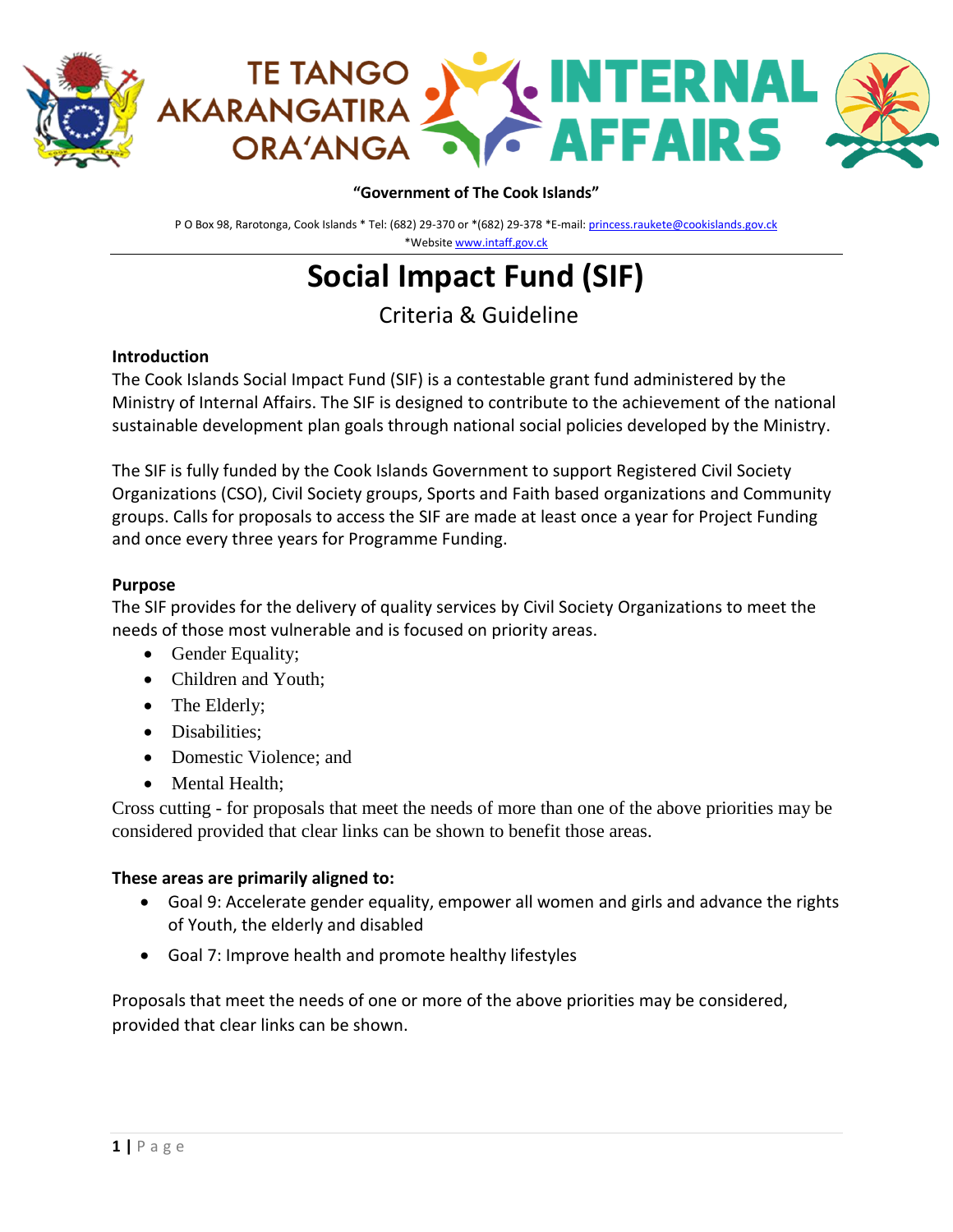## **Civil Society Partnership Policy**

National Social Policies (Administer by the Ministry of Internal Affairs) Social Impact Fund Administration processes and Documents Training and support to Cook Islands CSO's

| <b>Priority Areas</b>     | <b>Outcomes</b>                                       |
|---------------------------|-------------------------------------------------------|
| <b>Gender Equality</b>    | Participation of women and girls, men and boys,       |
|                           | transgender in economic development.                  |
|                           | Equitable participation of women, men and             |
|                           | transgender in decision making, governance and        |
|                           | political representation.                             |
| <b>Children and Youth</b> | Improved living conditions, health and welfare of     |
|                           | children The care and protection of children and      |
|                           | young people at risk.                                 |
|                           | Participation of youth in economic, education &       |
|                           | lifelong opportunities Strengthening strong family    |
|                           | values, cultural and support systems.                 |
| <b>Disabilities</b>       | Participation of people with disabilities in economic |
|                           | and employment, education, cultural, spiritual and    |
|                           | recreation at all levels of family, community, island |
|                           | and national life.                                    |
|                           | Provision and support services to improve living      |
|                           | conditions, health and welfare to all persons with    |
|                           | disabilities and their families.                      |
| <b>The Elderly</b>        | Participation of older persons in economic and        |
|                           | employment, education, cultural, spiritual, and       |
|                           | recreation at all levels of family, community, island |
|                           | and national life.                                    |
|                           | Provision and support services to improve living      |
|                           | conditions, health and welfare of older persons.      |
| <b>Domestic Violence</b>  | Elimination of violence against women and children    |
|                           | Provision of support services to survivors,           |
|                           | perpetrators and families of domestic violence        |
| <b>Mental Health</b>      | Participation of people with mental disorders in all  |
|                           | levels of family, community, island and national life |
|                           | Provision of social care services in community based  |
|                           | such as Suicide, NCD's and Respite care.              |
| <b>Cross Cutting</b>      | For the proposals that meet the needs of more than    |
|                           | one of the above priorities may be considered         |
|                           | provided that clear links can be shown to benefit     |
|                           | those areas.                                          |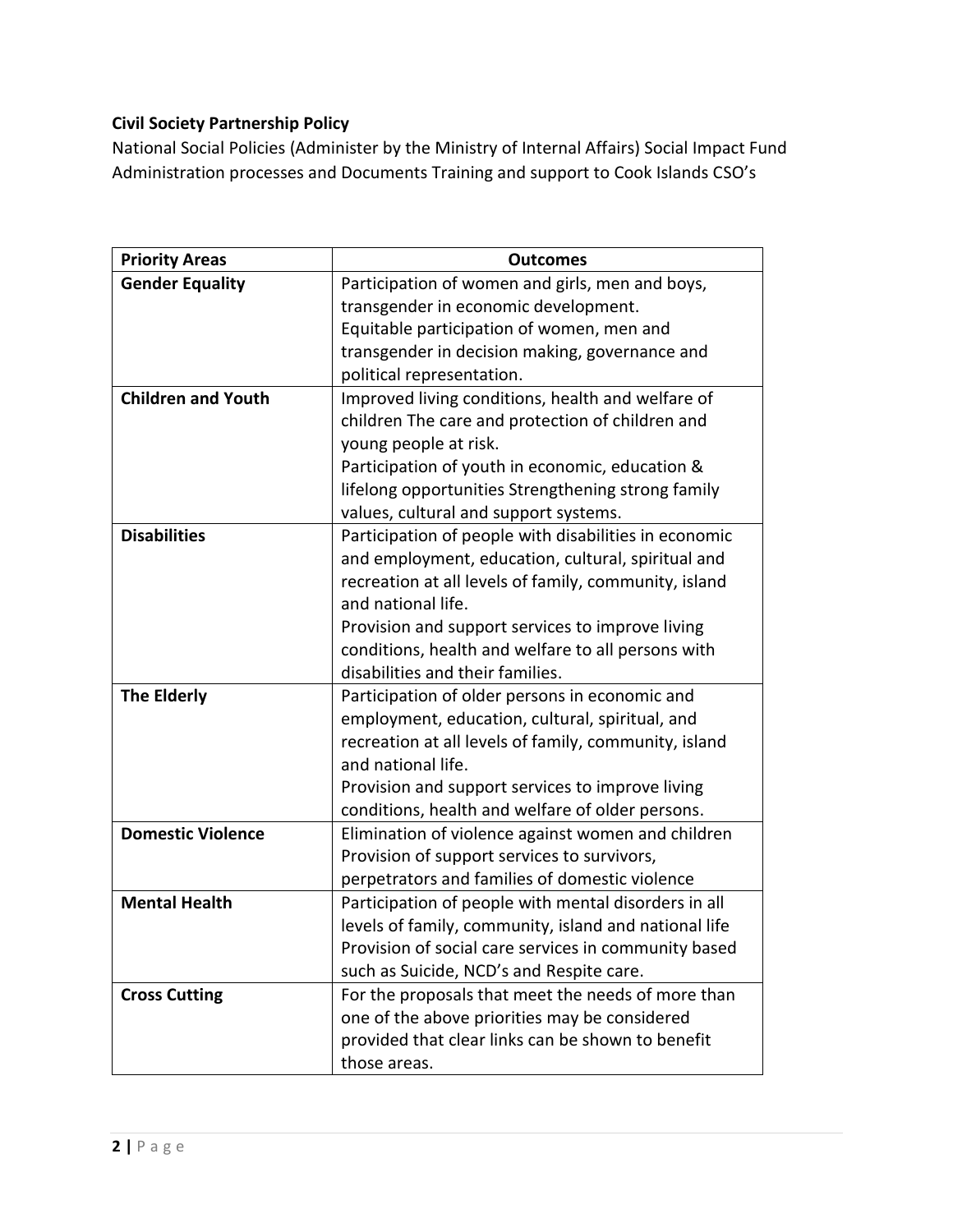## **Project Funding**

This is for small scale initiatives that can be completed within one year for proposals between **\$5,000 to \$20,000.**

## **Fund Conditions**

Civil Society Organisations (CSOs) applying for funds must:

- Be a Cook Islands registered CSO and operate in the Cook Islands;
- Have a local bank account in the name of the CSO, with a minimum of two signatories;
- Maintain high standards of governance, conduct, and meet their reporting and accountability obligations;
- Obtain Island Government endorsement and ensure alignment with the Island Development Plan, if they operate in the Pa Enua;
- Liaise with the Revenue Management Division, of the Ministry of Finance and Economic Management (MFEM) regarding tax obligations for employees/staff such as Pay as You Earn (PAYE) Tax, including Valued Added Tax (VAT) reimbursement and exemptions as a registered CSO; and
- Liaise with the Cook Islands National Superannuation Fund (CINSF) Office regarding superannuation obligations for employees.

## **SIF does not support the following activities and costs:**

- Prizes, Gifts and Awards;
- Cash Awards or Prizes including Donations;
- Micro credit loans;
- Construction other than assisting with resourcing the inside to provide a service and other improvements (case by case);
- Social functions catering other than workshops, conferences, awareness and meetings (purchase of alcohol is prohibited);
- Scholarships and internships;
- Political activities other than education and voter awareness programmes;
- **•** Government Projects;
- Humanitarian aid (e.g. food and relief supplies after cyclones);
- Beauty Pageants;
- Projects which benefit only individuals or individual families;
- Purchase of motor vehicles as defined in the Cook Islands Government Financial Policies & Procedures Manual;
- Agricultural chemicals; and
- Religious/evangelical activities:
	- $\checkmark$  designed to promote a particular religious' belief e.g. production or distribution of religious material, establishment of churches;
	- $\checkmark$  projects which require beneficiaries/communities to follow a particular set of beliefs in order to be involved in the project;